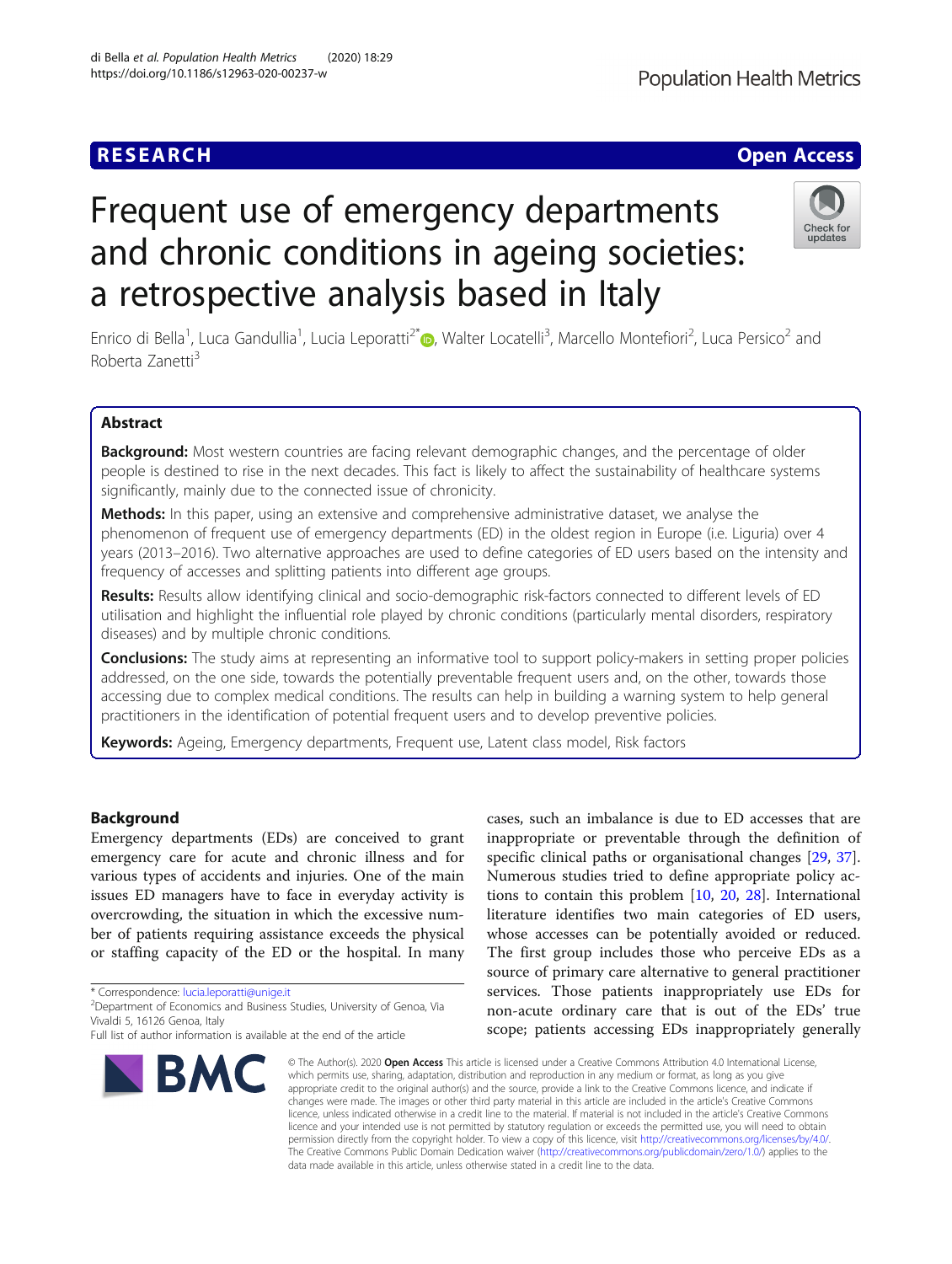belong to similar socio-demographic groups and their frequent use is more often associated to foreign nationality, older age or disadvantaged economic and social condition  $[2, 8, 17]$  $[2, 8, 17]$  $[2, 8, 17]$  $[2, 8, 17]$  $[2, 8, 17]$  $[2, 8, 17]$  $[2, 8, 17]$ . The second group of EDs frequent users is composed of those who frequently access EDs due to a clinical condition that fosters their need for emergency services. Often, frequent users report a preponderance of chronic diseases, particularly asthma, renal failure, hypertension, and chronic pulmonary disease [[4,](#page-11-0) [27](#page-11-0)]. Psychological distress [[39](#page-12-0)] and alcohol and drug abuse [[24](#page-11-0)] are also often associated with the frequent use of EDs. The number of patients suffering from chronic diseases is increasing due to the progressive ageing of the population in western countries and to the higher levels of urbanisation and pollution in eastern countries. This issue is likely to affect the demand for emergency services considerably and, more in general, for healthcare in the next decades. It is therefore not surprising to find that, although there is already a vast literature on how and why patients access EDs, there is still a strong focus on the subject. Despite this vast literature on the frequent use of ED and its determinants, there is still no consensus on how to define (theoretically and empirically) the concept of "frequent user" of EDs [[14,](#page-11-0) [22\]](#page-11-0). Most of the previous studies define frequent or highly frequent users as those patients reporting several accesses per year beyond a threshold. The choice of which threshold values should be used to classify a patient as a frequent user is often subjective, and it is generally based on previous literature or some particular quantiles of the distribution of the number of ED accesses per patient in a given period [[36](#page-12-0), [43](#page-12-0)]. Three or 4 visits per year are the most commonly chosen thresholds, but various alternatives, from 2 to 12 visits per year, are also used [[22](#page-11-0)]. Other approaches, which seek to avoid making the subjective choice of the threshold mentioned above, use finite mixture models to identify latent classes of users, including frequent users, based on medical care utilisation (e.g. [\[3](#page-11-0), [12](#page-11-0), [25](#page-11-0)]). This second category of works tries to identify "natural" clusters of patients according to how they access EDs.

A realistic scenario for ED usage is the coexistence of different types of patients: those who properly seek emergency care for unexpected acute health problems and those who, suffering from chronic diseases, will ask for assistance when the chronic diseases reach an acute phase. Among the patients that frequently access EDs, older people suffering from chronic diseases are a category of great interest. Ageing is one of the biggest challenges for western and advanced countries. In general, these countries are recording a steady reduction of mortality rates for all the age classes thanks to improvements in medical care and healthier lifestyles.

For instance, the World Health Organisation Age Standardised Death Rate (ASDR) database<sup>1</sup> shows that in Italy, the ASDR dropped from 700.4 death per 100, 000 residents in 1980 to 351.9 in 2015. Analogous reductions in ASDR have been recorded for the main western/advanced countries such as the USA (ASDR 2016 = 480.2), UK (ASDR 2015 = 409.0), France (ASDR 2015 = 347.8), Germany (ASDR 2015 = 420.1) and Japan (ASDR 2015 = 302.0). The reduction in agespecific death rates, and consequently of ASDR, determines a larger share of people living longer. Reaching older ages determines a longer exposition to risk factors and the possibility of developing one or more chronic diseases. These are, by nature, long-term forms of disease that could be monitored and, if properly treated, should not determine frequent and inappropriate use of EDs.

With this paper, we aim at investigating the phenomenon of frequent use on the 2,512,025 accesses registered in the 19 EDs located in the Liguria Region (Italy) during the 2013–2016 period. From a demographic perspective, Liguria is a particularly interesting case study, because it is the oldest region in Europe in terms of percentage of people older than 65 (27% in 2017, compared to an EU average of 18%) and with 3.58 residents per 100,000 who live up to at least 105 years, against a national rate of 1.80. According to the Eurostat demographic projections, most of the EU contries will face a similar demographic structure in roughly 20 years. Consequently, analysing the Ligurian demand for emergency healthcare provides a clue on the possible evolution of healthcare demand in the next decades in most of the western countries.

This paper focuses on two possible strategies to identify patients that repeatedly access EDs, generating the negative effect of EDs' inappropriate use and overcrowding. The first one is based on finite mixture models [[12](#page-11-0), [13\]](#page-11-0) and the alternative one based on percentiles and the definition of thresholds. The first approach can be considered more effective for this goal, but it suffers from the significant limitation of being an ex-post approach. In other words, it requires the observation of the number of EDs accesses for each patient during the whole period of analysis. The second method is based on the simpler role of defining a threshold to classify patients according to the number of times they accessed to EDs. Even if this second approach suffers from the subjectivity in the threshold selection, it can be used "on the fly" as a warning system alerting general practitioners that their patients are accessing EDs with unusual frequency.

Also, compared to previous literature, the analysis benefits from the availability of data on 4 years and,

<sup>1</sup> <https://apps.who.int/healthinfo/statistics/mortality/whodpms/>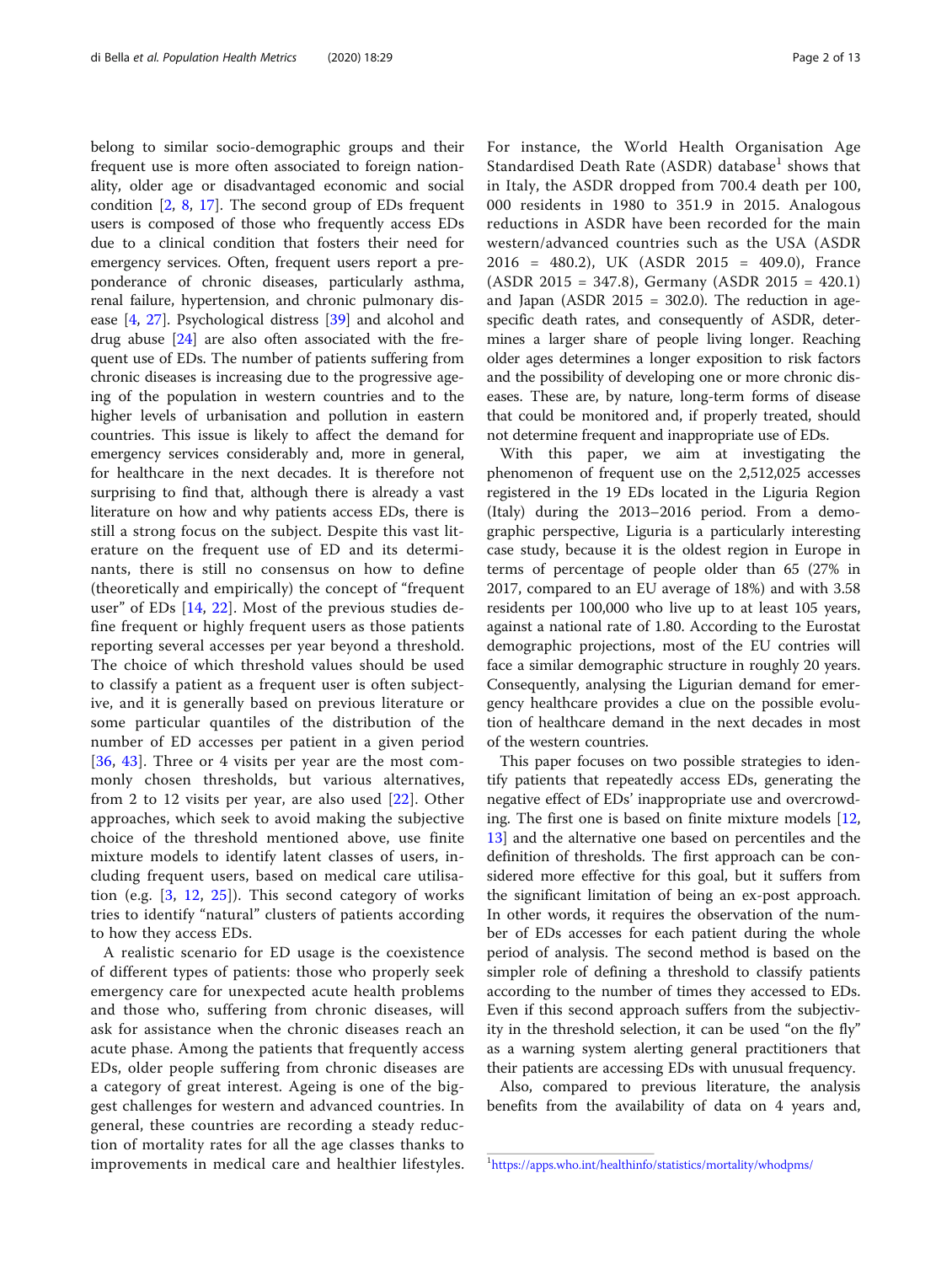consequently, it makes possible to define, not only frequent use but also the persistency of the frequent user status of patients over time. We differentiate between those patients who access several times but within a specific and delimited period ("one-shot" frequent users) and those who are "recurrent" or "persistent" frequent users [[38\]](#page-12-0). Lastly, the analysis proposes a comparison based on different age groups: the behaviour of pediatric patients  $(0-14)$  is compared to that of adults  $(15+)$  and older patients (65+). Indeed, pediatric and older patients deserve specific attention because they show peculiarities in the characteristics of accesses. Even if a relationship between chronic diseases and the likelihood of repeated accessed also persists among children [[1\]](#page-11-0), the most relevant chronic conditions affecting children substantially differ from those affecting the adult population [[30](#page-11-0)]. Besides, children's ED utilisation is likely to be influenced by parents' inexperience and apprehension or by their parents' inability to assess pain in pre-verbal children [\[16](#page-11-0), [35\]](#page-12-0)

The prevention and control of chronic diseases is on the agenda of the world's healthcare decision-makers [[41\]](#page-12-0). Chronic pathologies represent the greatest burden in terms of health and economic costs. Indeed, chronic diseases are the leading causes of mortality and morbidity in Europe [\[7](#page-11-0)], and they absorb a relevant and increasing share of resources devoted to assistance, hospitalizations and drugs [\[6](#page-11-0)]. The continuous increase in the prevalence of cardiovascular diseases, diabetes and chronic respiratory diseases, in addition to the progressive ageing of the population in developed countries, calls for a revision of the healthcare model adopting a patient-centred approach. Tackling (often multiple) chronic diseases requires a reorganisation of primary care and the definition of effective strategies and monitoring tools in a long-term and integrated care model [\[42\]](#page-12-0). For all these reasons, the definition of a warning system as that proposed in this paper can become a precious tool to identify emerging critical conditions for specific patients. In fact, a relevant result of this paper in a health policy-making perspective is that the two statistical techniques considered bring to highly consistent results: the percentage of patients classified as frequent users by both the two methods is very high. This is an interesting result because, even though finite mixture models for frequent users identification are more precise from the statistical point of view, they can be hardly applied in real time.

On the contrary, the quantiles-based approach is much easier to implement, even in SQL-language based database systems, making it possible to implement an "on the fly" warning system. Such a system could alert general practitioners when some of the patients they assist access EDs in an "anomalous" way with two primary results on the health policy side. From one side, it may significantly reduce inappropriate accesses by patients that seek for primary and specialised care and, from the other, it can be used to detect a fast deterioration of chronic patients' health conditions.

#### Materials and methods

#### Data

Statistical analyses are run on the administrative registry containing the records of  $2,512,025$  accesses<sup>2</sup> made by 1, 132,063 unique patients to the 19 EDs located in the Liguria Region (Italy) during the 4 years (2013–2016). The registry includes information on the demographic characteristics of each patient (year of birth, gender, nationality) and several fields connected to each access (e.g. time of arrival, time of first visit and dismissal, urgency level according to the triage system, clinical variables, means of arrival). The clinical variables are defined through the access diagnosis code that allows the identification of those patients suffering for specific chronic conditions. Diagnosis is classified according to the International Classification of Diseases, Clinical Modification (ICD-9-CM) coding system, which is an adaption of the International Statistical Classification of Diseases and Related Health Problems (ICD-9) introduced in the USA by the National Center for Health Statistics (NCHS). Fivedigit ICD-9-CM diagnosis codes are used to classify accesses into acute or chronic ones. In detail, to identify 18 categories of chronic conditions, we used the approach of the Chronic Condition Indicator (CCI) developed as part of the Healthcare Cost and Utilization Project (HCUP), a Federal-State-Industry partnership sponsored by the Agency for Healthcare Research and Quality<sup>3</sup>. The CCI allows to categorize ICD-9-CM diagnosis codes into chronic (e.g. malignancies, diabetes, mental illness, hypertension, many forms of heart disease and congenital anomalies) or not chronic/acute conditions (e.g. infections, pregnancy, non-specific symptoms, injuries). In order to be defined as chronic, a condition should last at least 12 months and it should satisfy at least one of the following conditions: (1) causing limitations on personal-care, daily activities, and social life; and (2) resulting in the need for ongoing medical intervention [\[33\]](#page-11-0). The CCI indicator allows also to split chronic conditions according to the specific body systems

<sup>2</sup> . The original dataset contains 2,519,511 observations. However, some cleaning procedures have been developed to identify possible recording mistakes (e.g. patients recording different year of birth, patients with missing information) and to cut for outliers (i.e. patients having several accesses higher than 100 over the period). This last category of patients is indeed likely to be ascribable to the use of "fake" patients' identifier number used, for instance, for recording not-registered foreign patients.

<sup>3</sup> <https://www.hcup-us.ahrq.gov/toolssoftware/chronic/chronic.jsp>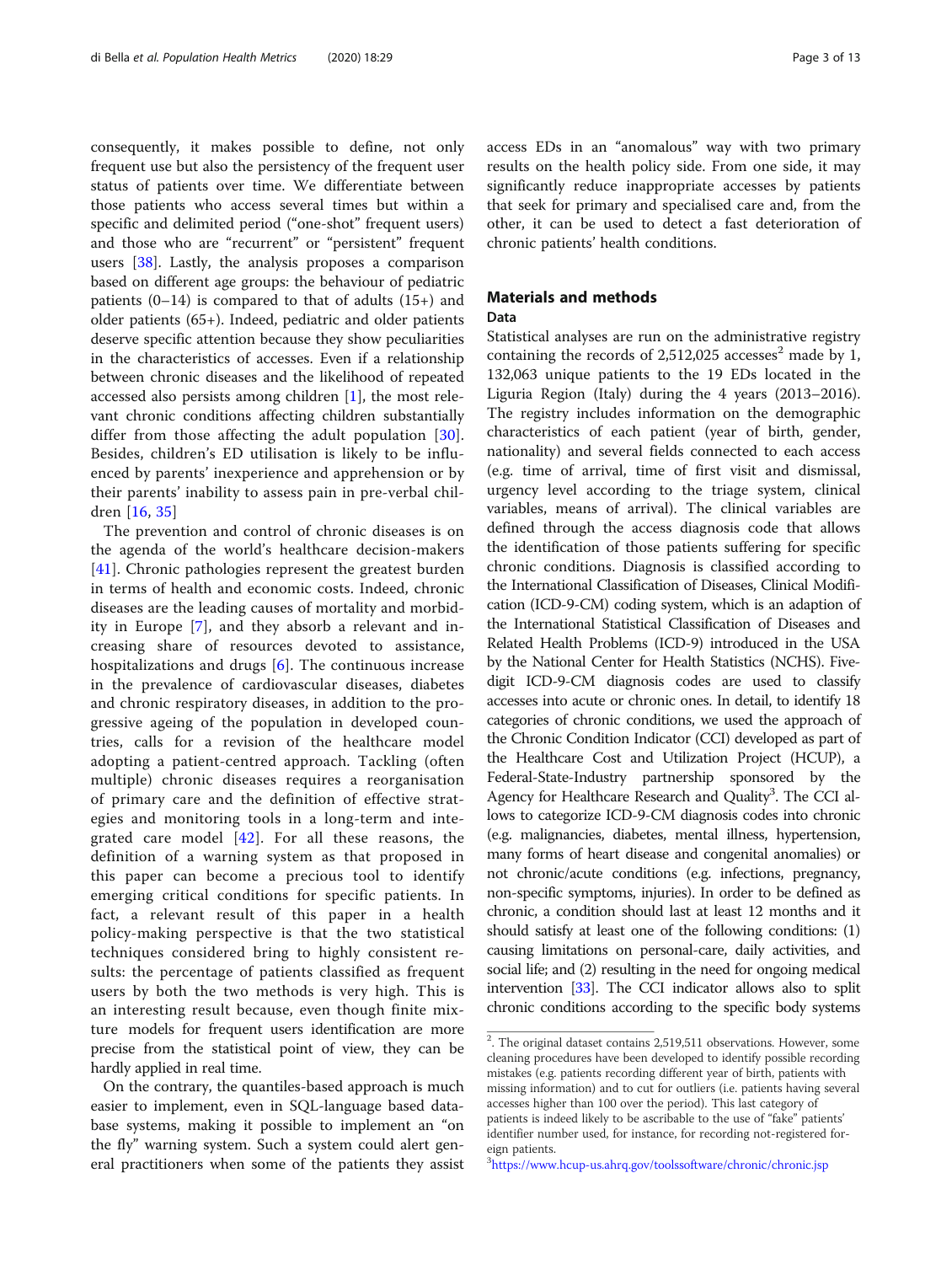affected in 18 different categories. All injuries are instead assumed to be connected to acute conditions.

Given these premises, each patient is defined chronic (using a dummy variable) if he/she has at least one access connected to a chronic diagnosis. Among the 18 categories of chronic conditions, we specifically focus on the most relevant ones in terms of the number of patients, that turn out to be he following: mental disorders, diseases of the nervous system and sense organs, diseases of the circulatory system, diseases of the respiratory system, diseases of the genitourinary system, diseases of the musculoskeletal system and congenital anomalies. Also, a dummy variable identifying those individuals suffering for more than one chronic condition (i.e. multi-chronicity) has been included in the analysis.

#### A descriptive approach to model ED use

In the first step of our analysis, we classified patients in categories of users through the identification of a subjective threshold based on the number of accesses. Due to the wide time span of our records, it is evident that several accesses need to be associated with an intensity measure of the frequency of ED accesses during the period. For instance, eight accesses in 1 month are incomparable to eight accesses in 4 years. Similarly to the definition of frequent users given by Springer et al. [[28\]](#page-11-0), we split patients in those that disproportionally use ED just in a specific period, from those that disproportionally use emergency services over a more extended period. The 4 years have been therefore divided in semesters, differently specified for every single patient. For each patient, the first semester starts at the date of his/her first access; each access in the six months following the first access is considered as an access during the first semester; the second semester starts after 6 months from the starting date of the first access, and so on. At most, one patient can register eight semesters. According to this criterion, we define "frequent users" those patients who accessed any of the 19 ED considered more than three times in at least one semester. The aforementioned intensity measure is introduced considering the duration of the frequent user status: patients recording only one semester of frequent user status are classified as "one shot FU" whereas patients recording more than one semester of frequent user status are defined "multiple semester FU".

#### Modeling ED use through finite mixture models

The second step of our analysis involves the modeling of ED utilisation in a "data-driven" approach. From a theoretical point of view, access to medical care has been mainly investigated using two approaches. The first is based on the classical consumer theory [\[19](#page-11-0)] and considers the demand for healthcare services as determined

by the consumers themselves. The second approach [[44](#page-12-0)] relies instead on the principal-agent theory and claims that the consumption of medical care is determined by the supply (i.e. physicians influence patients' demand). Under an econometric perspective, the two aforementioned theoretical approaches translate into the alternative use of finite mixture models (FMM) when Grossman's model is preferred [[12,](#page-11-0) [13](#page-11-0)] and hurdle models, when testing for principal-agent theory [\[18,](#page-11-0) [34](#page-12-0)]. In our context, access to EDs mainly falls under the Grossman's approach since patients are free to choose "if and where" receive health services for deferrable cases. Clearly, in case of a real emergency, no other option than the nearest point is possible, and this is why we propose the adoption of the FMM approach to model count measures of health care use (e.g. the number of ED visits). Our dataset is limited to the population of ED users since the dataset does not include any information on the residents who recorded zero accesses during the study period. All the analyses are therefore designed to accommodate the presence of a zero-truncated dependent variable.

Several empirical applications support the use of finite mixture models in these contexts. The use of a finite mixture approach to model healthcare utilisation has a series of benefits over more traditional approaches (e.g. standard count models, two-part models) since it allows for additional heterogeneity among the populations of users. One of the first applications of finite mixture models in health economics has been proposed by Deb and Trivedi  $[12]$ , who used such an approach to model the demand for medical care by elderly Americans. Results suggest that finite mixture model is more appropriate to model the unobserved heterogeneity (mainly determined by the latent health status) and support the idea that health care demand should be modelled appropriately under a consumer-theoretical framework rather than under a principal-agent setting (econometrically specified by the two-part approach). The methodology has been subsequently applied by several studies aimed at comparing the use of finite mixture and two-part models in the healthcare context, with a general favour for the former ones [[11,](#page-11-0) [13,](#page-11-0) [21](#page-11-0)]. The consensus on the use of a finite mixture approaches in place of traditional ones also depends on its strong relation to latent class models. Indeed, finite mixture models allow to split patients into distinct classes of healthcare users (generally infrequent and frequent users), and this fact is generally preferred for its policy implications to the use of a twopart model that focuses on the distinction between users and non-users. Alternative approaches have been proposed to accommodate the panel structure of data [\[3](#page-11-0)] and for the zero-truncated dependent variables [[25](#page-11-0)].

FMMs are used to classify observations, to adjust for clustering and to model unobserved heterogeneity. Observed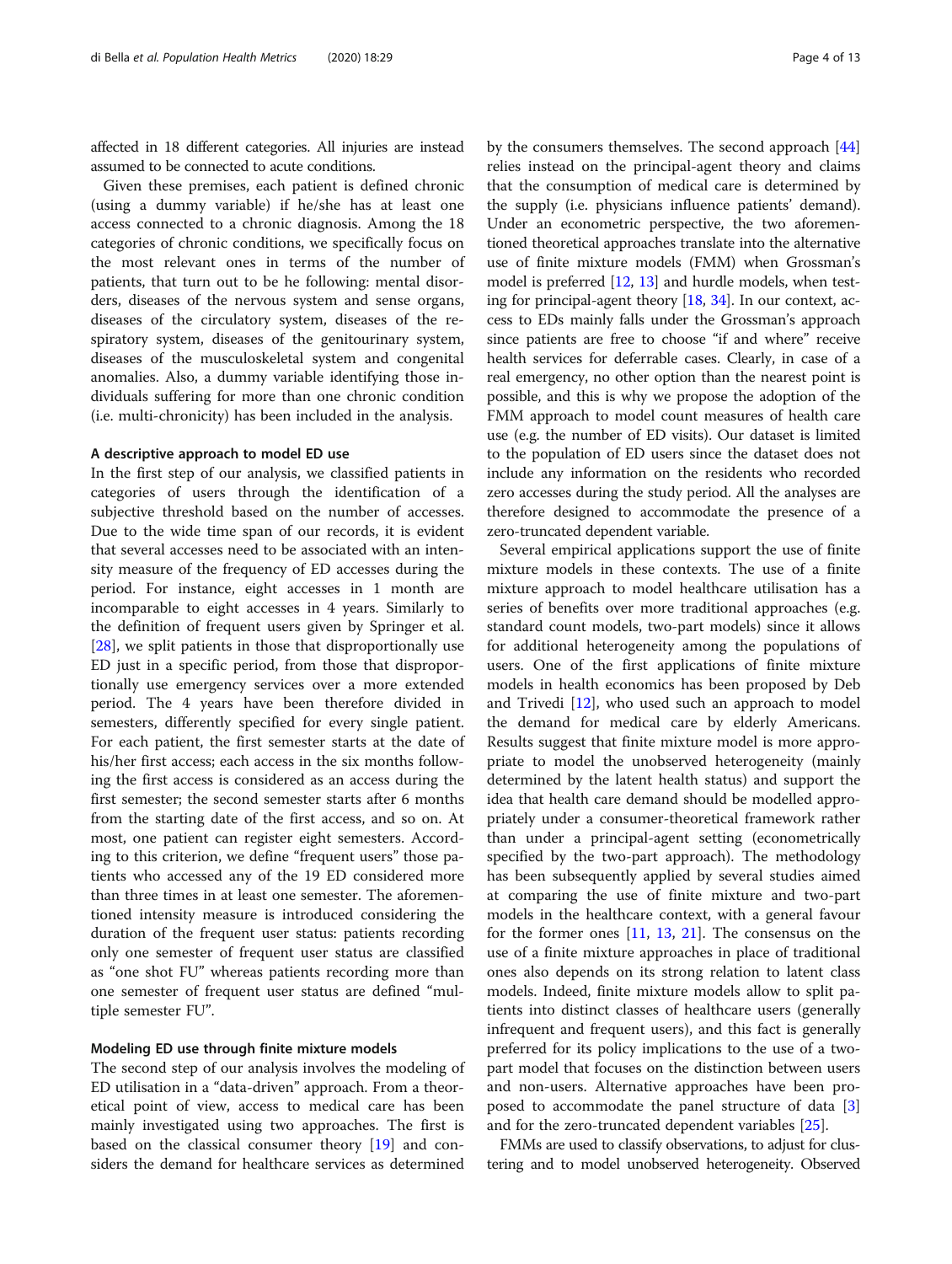data are assumed to belong to unobserved subpopulations (in our case "frequent user status" of patients), and mixtures of probability densities or regression models are used to model the outcome of interest. After fitting the model, class membership probabilities can also be predicted for each observation. The FMM proposed in this paper is a finite mixture approach that accommodates the presence of an integer and positive dependent variable representative of the ED utilisation (i.e. the number of accesses over the 4 years) and suspected unobserved heterogeneity [\[5\]](#page-11-0). Consider  $\gamma$  to be the number of accesses that a patient registered of the period; they can be assumed to come from  $K$ distinct classes  $f_1, f_2, ..., f_k$  in proportions  $\pi_1, \pi_2, ..., \pi_k$ . The finite mixture distribution is the weighted sum of component distributions:

$$
f(y) = \sum_{h=1}^K \pi_h(z, \alpha_h) f_h(y; x_h, \theta_h)
$$

where both the mixing probabilities  $\pi_h$  and the component distributions  $f_h$  may depend on two sets of relevant regressor variables **z** (with parameters  $\alpha_h$ ) and  $x_h$  (with parameters  $\theta_h$ ). Component distributions  $f_h$ might belong to different families.

Using the SAS FMM routine in SAS Studio, we estimated two sets of FMMs with three component distributions each $4$  for paediatric, adult and older patients: 3 Poisson distributions (as a base model) and 1 truncated Poisson distribution (to account for zero truncated values) and 2 Poisson distributions. In all the models, the determinants used to define latent classes are the ones given in Table [1](#page-5-0) and belong to two domains: the socio-demographic and clinical characteristics of patients. The results discussed in the following are based on the best model, chosen according to the usual model selection metrics: AIC and BIC.

#### Results

#### A descriptive classification of EDs users

Table [2](#page-5-0) provides the distribution of patients per number of accesses over the 4 years. A very small number of patients are responsible for a larger share of accesses, and patients recording four or more accesses represent the 15.4% of patients but account for 42.3% of accesses. Moreover, the top 1% of patients (more than nine accesses) is responsible for approximately 9% of all the accesses.

During the 4 years, 958,712 adult patients (15+) accessed the 19 Ligurian EDs, accounting for a total

number of accesses equal to 2,129,074. Accesses connected to paediatric patients (0–14) were 382,951 referring to 173,351 patients.

Figure [1](#page-6-0) and Table [3](#page-6-0) report a preliminary partition of patients according to the characteristics of EDs use. Frequent users are the 10% of the adult population (95,682 patients) and 8.4% (14,607) of children patients corresponding to slightly less than the 30% of adult accesses and roughly the 24% of paediatric accesses. Most of the frequent users are classified as one-shot FU (as defined above) while multiple semester FUs are less than 2% of patients regardless of age class (but among adult patients, they account for more than 9% of accesses).

Looking at Table [3,](#page-6-0) it is immediately apparent that some socio-demographic and clinical characteristics are over-represented in the groups of frequent users of emergency services. If we consider adult patients, the percentage suffering for multiple chronic conditions account to 2.5% among occasional users (i.e. non-frequent users), but it rises to 49.3% among multiple semester frequent users; this percentage accounts to 61.6% if we consider older patients (65+). The preponderance of mental disorders, diseases of the circulatory system and congenital anomalies turn out to be particularly relevant in one shot and multiple semester frequent users. Within the paediatric population, diseases of the respiratory system are particularly relevant among frequent users, with a percentage of chronic patients among multi-semester frequent users equal to 10.2% compared to a 1.1% among occasional users. From a sociodemographic point of view, it is interesting to notice that foreign individuals are highly representative in the category of frequent paediatric users, while they represent a marginal share among older patients.

#### Latent classes of users

The descriptive analyses in "A descriptive classification of EDs users" in the previous section identify the presence of a sharply uneven distribution of accesses with different patterns in the different age groups. However, they suffer from a subjective selection of the threshold in the determination of classes of users, possibly rising doubts about the actual reliability of the results. Consequently, in this section, we present the results obtained using a finite mixture approach that allows the definition of robust latent classes of users without determining the threshold a priori. Among the FFMs that have been estimated, the AIC and BIC values of the base (3 Poisson distributions) and chosen (1 truncated Poisson and 2 Poisson distributions) models are provided in Table [4](#page-7-0) for the three age groups. The best models are the ones that include a truncated Poisson distribution among the components distributions.

The results of the FMMs with 1 truncated Poisson and 2 Poisson distributions on adult, pediatric and older

<sup>&</sup>lt;sup>4</sup>More alternative models have also been considered: four components FMMs degenerated in three components FMMs whereas other assortments of distributions (e.g. negative binomial distribution to account for overdispersion) did not bring the model to convergence or did not provide any improvement in the model goodness of fit.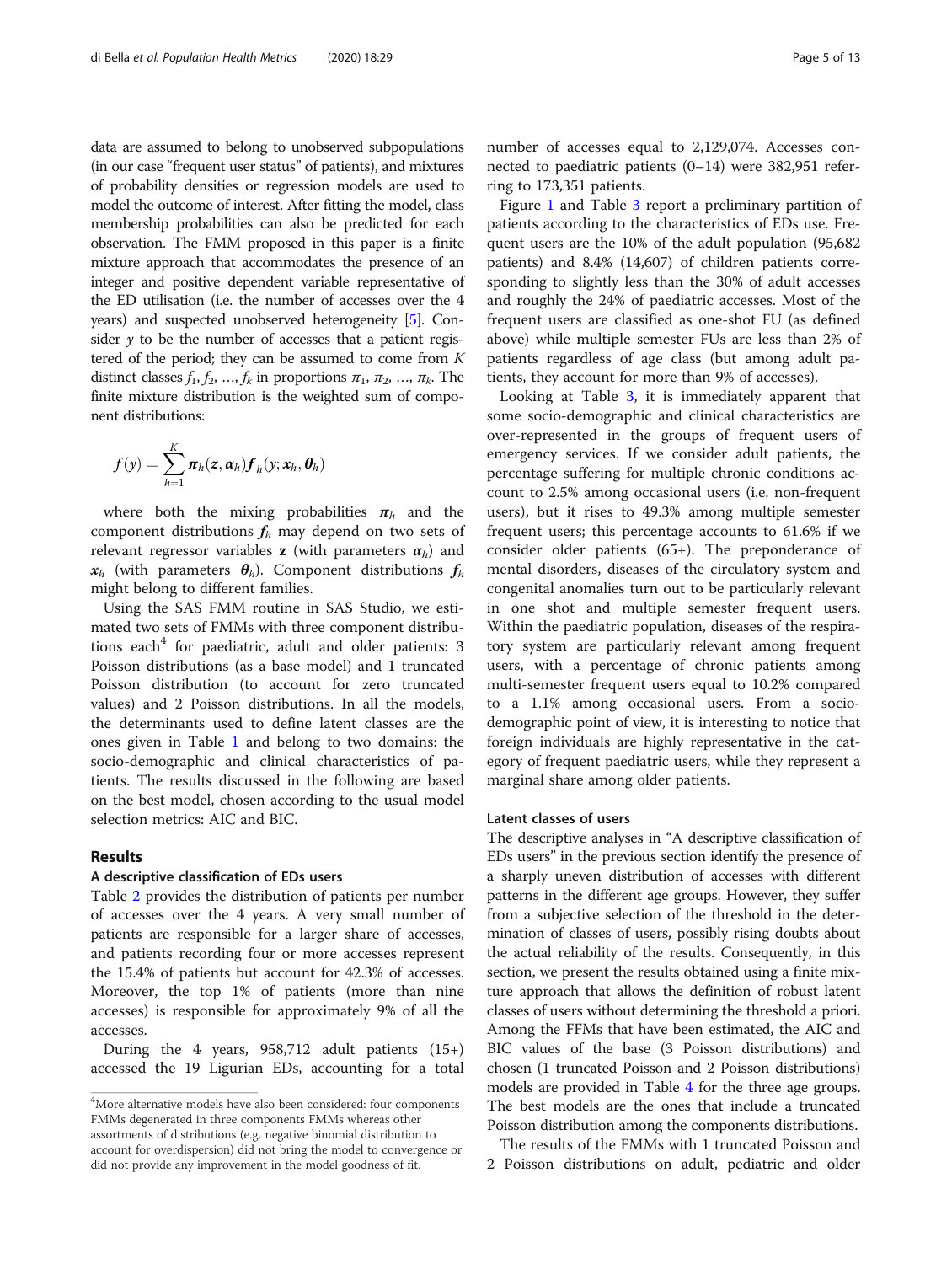<span id="page-5-0"></span>

| Variable                        | <b>Description</b>                                                                        | <b>Domain</b>     |
|---------------------------------|-------------------------------------------------------------------------------------------|-------------------|
| Male                            | Dummy equal to 1 if male                                                                  | Socio-demographic |
| Foreign                         | Dummy equal to 1 if foreign                                                               | Socio-demographic |
| Age                             | Age at the time of the first access                                                       | Socio-demographic |
| Multichronicity                 | Dummy equal to 1 if suffering for multiple chronic conditions                             | Clinical          |
| Mental disorders                | Dummy equal to 1 if suffering chronic mental disorders                                    | Clinical          |
| Nervous system and sense organs | Dummy equal to 1 if suffering for chronic diseases of the nervous system and sense organs | Clinical          |
| Circulatory system              | Dummy equal to 1 if suffering for chronic diseases of the circulatory system              | Clinical          |
| Respiratory system              | Dummy equal to 1 if suffering for chronic diseases of the respiratory system              | Clinical          |
| Genitourinary system            | Dummy equal to 1 if suffering for chronic diseases of the genitourinary system            | Clinical          |
| Skin and subcutaneous tissue    | Dummy equal to 1 if suffering for chronic diseases of the skin and subcutaneous tissue    | Clinical          |
| Musculoskeletal system          | Dummy equal to 1 if suffering for chronic diseases of the musculoskeletal system          | Clinical          |
| Congenital anomalies            | Dummy equal to 1 if suffering for chronic congenital anomalies                            | Clinical          |
|                                 |                                                                                           |                   |

patients are reported in Tables [5,](#page-8-0) [6](#page-8-0) and [7,](#page-9-0) respectively. The estimated average value of the fitted number of accesses (reported in the last rows of the tables) helps in the understanding of the characteristics of ED's use by patients belonging to the different latent classes. If we consider adults (Table [5](#page-8-0)), the first latent class identifies normal users (No FU) which comprise 84% of the

Table 2 Distribution of accesses and patients over the period 2013–2016

| Number of accesses | <b>Patients</b> | % Patients | Accesses  | % Accesses |
|--------------------|-----------------|------------|-----------|------------|
| $\mathbf{1}$       | 588,201         | 52.0%      | 588,201   | 23.4%      |
| $\overline{2}$     | 244,618         | 21.6%      | 489,236   | 19.5%      |
| 3                  | 124,123         | 11.0%      | 372,369   | 14.8%      |
| $\overline{4}$     | 67,905          | 6.0%       | 271,620   | 10.8%      |
| 5                  | 38,474          | 3.4%       | 192,370   | 7.7%       |
| 6                  | 23,137          | 2.0%       | 138,822   | 5.5%       |
| 7                  | 14,292          | 1.3%       | 100,044   | 4.0%       |
| 8                  | 9,134           | 0.8%       | 73,072    | 2.9%       |
| 9                  | 6,097           | 0.5%       | 54,873    | 2.2%       |
| 10                 | 4,055           | 0.4%       | 40,550    | 1.6%       |
| 11                 | 2,883           | 0.3%       | 31,713    | 1.3%       |
| 12                 | 1,966           | 0.2%       | 23,592    | 0.9%       |
| 13                 | 1,462           | 0.1%       | 19,006    | 0.8%       |
| 14                 | 1,143           | 0.1%       | 16,002    | 0.6%       |
| 15                 | 823             | 0.1%       | 12,345    | 0.5%       |
| 16                 | 668             | 0.1%       | 10,688    | 0.4%       |
| 17                 | 482             | 0.0%       | 8,194     | 0.3%       |
| 18                 | 397             | 0.0%       | 7,146     | 0.3%       |
| 19                 | 316             | 0.0%       | 6,004     | 0.2%       |
| $20+$              | 1,887           | 0.2%       | 56,178    | 2.2%       |
| Total              | 1,132,063       | 100%       | 2,512,025 | 100%       |

patients and account for roughly the 69% of accesses (1.71 accesses per patient in average). Intermediate users represent instead 15% of patients and 28% of accesses, with an average number of accesses over the 4 years equal to more than 6. High users (i.e. those belonging to the third latent class) access to ED on average more than 18 times over the period and, even if they represent only the 0.5% of patients, they contribute to 3% of the accesses. Interestingly, among children, a lower percentage of patients belongs to the first class (78.8%), and the average number of accesses among high users belonging to the third latent class is significantly lower than that recorded for adults and older people (13.92). Older patients show an opposite situation in which also low users access almost two times over the period and middle users (i.e. second latent class users) represent 10% of patients but 27% of accesses.

A first look at the tables shows that most of the variables have the expected sign and are statistically significant. This is not surprising also given the large datasets that we are analysing. However, the effects of the covariates are different across the different latent classes. Among adults, the socio-demographic determinants have a differentiated impact in the different latent classes: male frequent users tend to access ED more often than females while gender is not relevant for the other categories of users. Foreign frequent and highly frequent users tend to use emergency services more often than native-born patients, while age affects negatively and significantly the accesses in all the classes of users. From a clinical point of view, individuals reporting chronic conditions access to EDs more often, and the impact of suffering for mental disorders is the strongest among highly frequent users (i.e. third latent class). On the contrary, suffering from chronic diseases of the musculoskeletal system positively and strongly affects the number of accesses among low users. Finally, suffering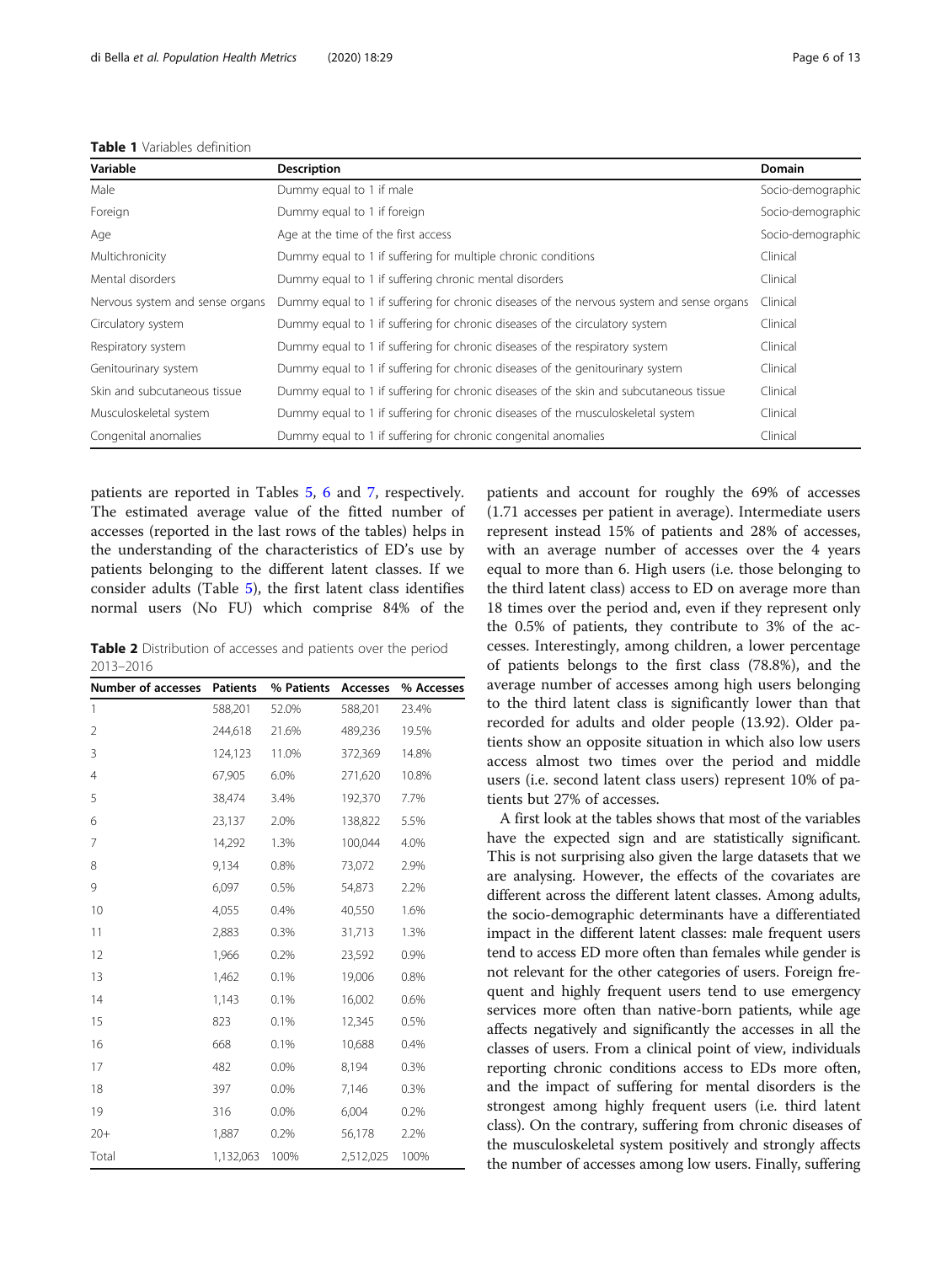<span id="page-6-0"></span>di Bella et al. Population Health Metrics (2020) 18:29 Page 7 of 13



from multi-chronic conditions impacts positively on the frequency of access of all users.

Looking at the paediatric population (Table [6](#page-8-0)), among socio-demographic drivers, age has negative impact among all users (i.e. higher age individuals record lower number of accesses), and this can be a consequence of the more frequent use of EDs during the first months of life. Some chronic conditions turn out to be particularly relevant in affecting the number of accesses, particularly diseases of the digestive system among low and frequent users and diseases of the respiratory system, think for example to paediatric Asthma [[15](#page-11-0)], diseases of the musculoskeletal system, diseases of the digestive system and congenital anomalies. As expected, the presence of multiple chronic conditions has a much lower (often not

significant) impact since it represents a rare condition when focusing on children.

Turning to the last category of patients (older than 65) (Table [7\)](#page-9-0), we notice that age has an opposite impact compared to that found out for adults and children. Indeed, being older impacts positively to the number of accesses of all latent classes, even if not significantly among frequent users. The impact of being foreign is also controversial since it impacts negatively on accesses among patients belonging to first and second latent classes; this can be a consequence of the relatively low presence of older foreign people in the region. The coefficient related to multiple chronic conditions is positive and significant, suggesting that their number of accesses is significantly higher in the presence of comorbidities. The chronic conditions more influential in determining

| Variabile                         | $(15+)$                 | <b>Adult patients</b> |           |                         | Paediatric patients<br>$(0-14)$ |           |                         | Older patients<br>$(65+)$ |           |  |
|-----------------------------------|-------------------------|-----------------------|-----------|-------------------------|---------------------------------|-----------|-------------------------|---------------------------|-----------|--|
|                                   | <b>Non</b><br><b>FU</b> | One<br>Shot           | Multi sem | <b>Non</b><br><b>FU</b> | One<br>Shot                     | Multi sem | <b>Non</b><br><b>FU</b> | One<br>Shot               | Multi sem |  |
| % Patients                        | 90.0                    | 8.5                   | 1.5       | 91.6                    | 7.3                             | 1.1       | 88.2                    | 10.1                      | 1.7       |  |
| % Accesses                        | 70.8                    | 20.0                  | 9.1       | 76.2                    | 17.9                            | 6.0       | 68.4                    | 22.4                      | 9.1       |  |
| Average accesses                  | 1.7                     | 5.2                   | 13.5      | 1.8                     | 5.4                             | 11.6      | 1.8                     | 5.2                       | 12.6      |  |
| % Male                            | 49.0                    | 47.8                  | 47.2      | 54.7                    | 56.6                            | 56.4      | 42.4                    | 47.2                      | 50.4      |  |
| % Foreign                         | 12.0                    | 12.5                  | 12.8      | 11.5                    | 13.8                            | 16.7      | 2.3                     | 1.1                       | 1.0       |  |
| Average age                       | 53.0                    | 55.4                  | 54.2      | 5.9                     | 4.7                             | 4.0       | 77.3                    | 78.6                      | 77.9      |  |
| % Multiple chronic conditions     | 2.5                     | 18.2                  | 49.3      | 0.3                     | 2.5                             | 11.0      | 4.5                     | 26.7                      | 61.1      |  |
| % Mental disorders                | 3.2                     | 10.6                  | 29.2      | 0.8                     | 2.5                             | 7.1       | 2.2                     | 7.7                       | 18.7      |  |
| % Nervous system and sense organs | 1.9                     | 5.1                   | 9.3       | 0.7                     | 2.1                             | 5.4       | 2.5                     | 5.9                       | 10.2      |  |
| % Circulatory system              | 7.1                     | 17.8                  | 28.8      | 0.3                     | 1.0                             | 1.5       | 15.5                    | 33.5                      | 52.5      |  |
| % Respiratory system              | 1.0                     | 3.8                   | 9.8       | 1.1                     | 4.2                             | 10.2      | 1.8                     | 6.6                       | 15.8      |  |
| % Digestive system                | 0.7                     | 2.3                   | 6.0       | 0.2                     | 0.8                             | 1.6       | 0.9                     | 2.7                       | 6.1       |  |
| % Genitourinary system            | 1.0                     | 3.4                   | 7.7       | 0.9                     | 2.2                             | 5.2       | 0.8                     | 2.8                       | 6.0       |  |
| % Musculoskeletal system          | 1.2                     | 3.2                   | 7.0       | 0.5                     | 1.5                             | 2.6       | 1.6                     | 3.8                       | 8.5       |  |
| % Congenital anomalies            | 10.3                    | 25.6                  | 46.1      | 4.0                     | 9.2                             | 16.6      | 11.7                    | 28.6                      | 14.1      |  |
| Number of patients                | 958,712                 |                       |           | 173,351                 |                                 |           | 328,901                 |                           |           |  |
| Number of accesses                | 2,129,074               |                       |           | 382,951                 |                                 |           | 765,971                 |                           |           |  |

Table 3 Characteristics of different categories of ED users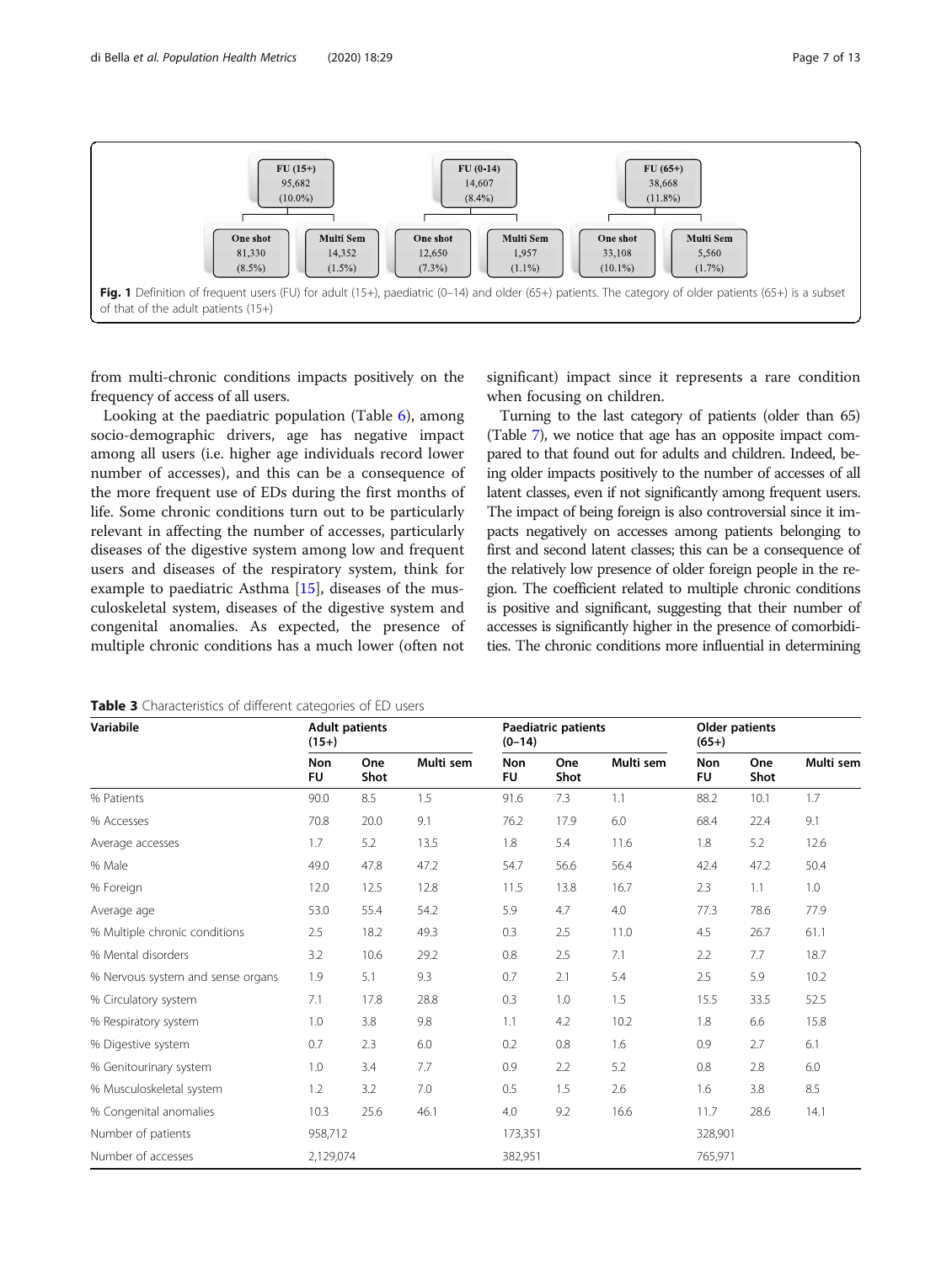| <b>Component distributions</b> | <b>Adult patients</b> | <b>Paediatric patients</b> | Older patients |
|--------------------------------|-----------------------|----------------------------|----------------|
|                                | $(15+)$               | $(0-14)$                   | $(65+)$        |
| 1 truncated Poisson and        | AIC: 2,711,550        | AIC: 513,881               | AIC: 958,152   |
| 2 Poisson                      | BIC: 2,712,045        | BIC: 514,303               | BIC: 958,602   |
| 3 Poisson                      | AIC: 3,200,716        | AIC: 596,927               | AIC: 1,111,631 |
|                                | BIC: 3.201.294        | BIC: 597.349               | BIC: 1,112,081 |

<span id="page-7-0"></span>Table 4 AIC and BIC values for a selection of finite mixture models

an increase in accesses are mental disorders, diseases of the circulatory system, congenital anomalies.

The estimation of predicted posterior probabilities of class membership for each patient<sup>5</sup> allows us to detect further the intrinsic characteristics of each latent class (Table [8](#page-9-0)). For the sake of brevity, Table [8](#page-9-0) reports a selection of some variables of interest. Interestingly, among older patients, 19% of those belonging to the third class suffer for more than one chronic condition, whereas the same percentage is equal to 7% in the first latent class and 10% in the second. A similar pattern is recorded for adults, whereas among children, as expected, the presence of multiple chronic conditions is not relevant. Another characteristic that seems to be over-represented among higher users is the foreign nationality, particularly among adults: 14.7 % of patients in the third latent class are foreign compared to 11.9% in the first class. Lastly, we investigate the urgency of accesses: in particular compute, for each patient, the percentage of non-urgent accesses over the total number of accesses. We consider non-urgent accesses those classified as white or green colour in the triage system. Interestingly, a significantly higher percentage of patients classified as high users tend to use emergency services for non-urgent (i.e. not life-threatening) conditions. This suggests that inappropriate use may be an issue among highly frequent users.

#### Different definitions of frequent users: a comparison

In this section, we provide a comparison of the results obtained under the two approaches. In particular, we aim at comparing the classification of users defined in terms of latent classes with that obtained from the definition of the subjective threshold. Table [9](#page-10-0) shows (for the three age groups and each latent class) how patients are distributed according to the first definition adopted (Non-FU, One-shot FU, Multiple semester FU). It is immediately evident that the two classifications are fairly consistent: if we focus on adults, the 95% of patients belonging to the first latent class are classified as non-

FU, while slightly less than 80% of those belonging to the third latent class are multiple semester frequent users. The same pattern is verified for children and older patients. The less consistent classification is that of patients belonging to the second latent class ("intermediate users") that tend to be split among non-frequent users and one-shot frequent uses.

#### **Discussion**

The progressive ageing of the population in most western societies and the strict government's budget constraints are leading to an increasing concern about the future sustainability of healthcare systems, especially for what concerns National Healthcare systems like the Italian one. Ageing and chronicity are indeed two sides of the same coin and, in all ageing countries, we may expect an explosion of healthcare resources absorbed by chronic patients during the next decades. This issue does not only involve the oldest region in Itlay (i.e. Liguria) but it should cause concern in most OECD countries. On average across 27 OECD countries [[32](#page-11-0)] almost one third of people over 15 years old suffers from more than one chronic conditions and this percentage is destined to rise as a consequence of ageing. Today, on average, the percentage of older individuals (65+) living with more than one chronic conditions account to 58%, reaching more than 70% in several OECD countries. The analysis of the demand for healthcare services is indeed crucial to identify needs and challenges for the next decades around OECD countries. The approach proposed in this paper can be easily extended to all the countries characterized by ongoing deep demographic changes, also thanks to the increasing availability of large administrative data for research purposes.

Frequent use of EDs causes two main problems; the first is connected to extra costs for ED activity, the second is the risk to compromise the quality of the services provided because of overcrowding. Concerning ED activity, the primary determinant of quality is probably the speed at which the patient is taken in charge. Excessive flow of patients may negatively affect the timeliness of the treatment and of hospital admission, with particular reference to high severity patients for which a delay in the treatment they require could drive to dramatic consequences. Furthermore, overcrowding creates stress in ED activity that could, in turn, boosts the risk of errors.

<sup>&</sup>lt;sup>5</sup>The posterior probability of class membership has been obtained by classifying each observation in the latent class in which the highest posterior probability is recorded. The posterior probabilities are a function of the latent-class predictors and the fitted outcome densities.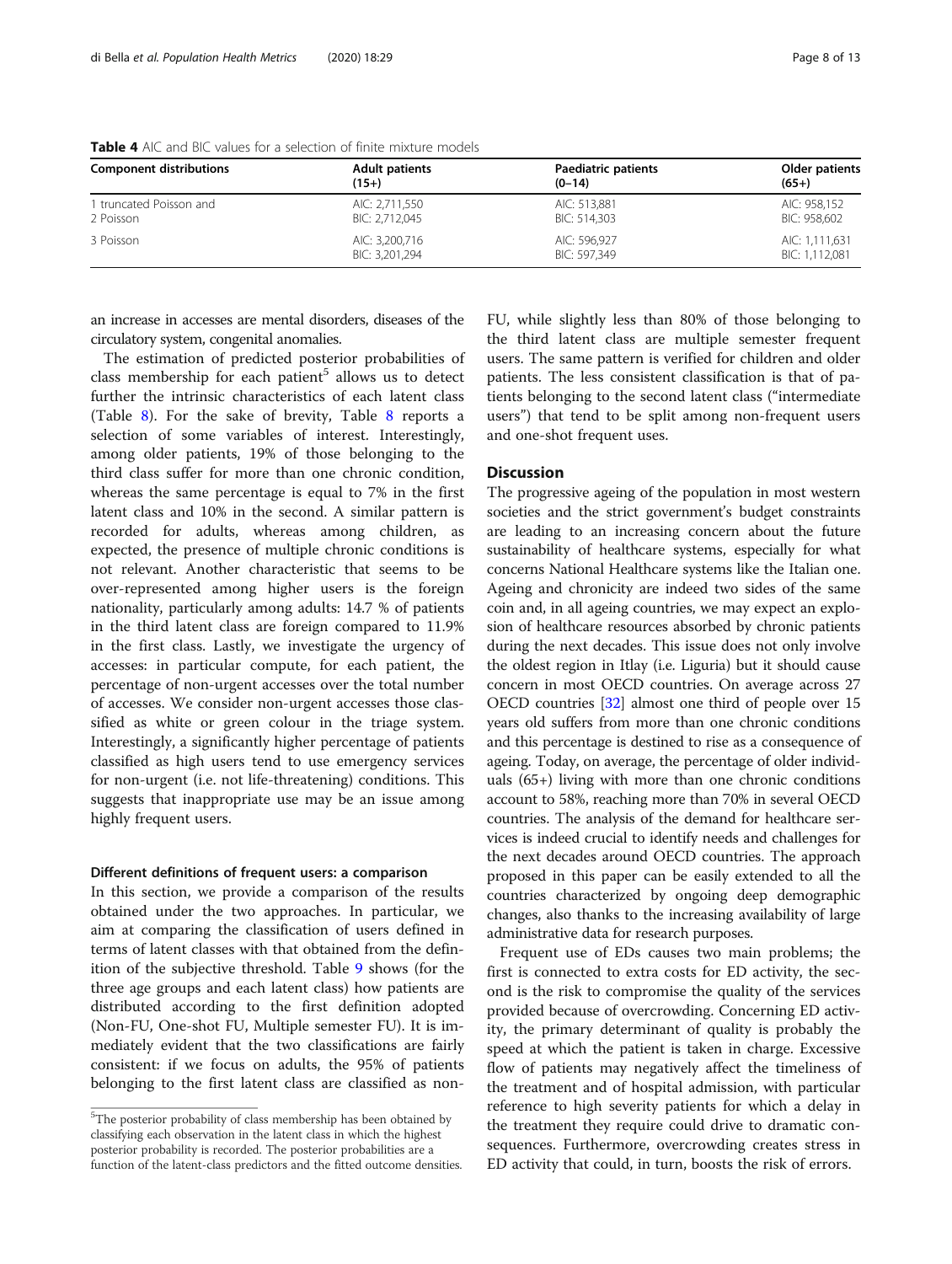<span id="page-8-0"></span>

| Table 5 Parameter estimates for the three components truncated Poisson finite mixture model on adults (15+) |  |
|-------------------------------------------------------------------------------------------------------------|--|
|-------------------------------------------------------------------------------------------------------------|--|

| Variable                                        | <b>First latent class</b> |           |       | <b>Second latent class</b> |           |       | <b>Third latent class</b> |           |       |
|-------------------------------------------------|---------------------------|-----------|-------|----------------------------|-----------|-------|---------------------------|-----------|-------|
|                                                 | Coef.                     | Std. err. | Sig.  | Coef.                      | Std. err. | Sig.  | Coef.                     | Std. err. | Sig.  |
| Male                                            | 0.005                     | 0.003     |       | $-0.001$                   | 0.003     |       | 0.080                     | 0.011     | ***   |
| Foreign                                         | $-0.137$                  | 0.006     | $***$ | 0.022                      | 0.005     | $***$ | 0.035                     | 0.015     | ¥     |
| Age                                             | $-0.002$                  | 0.000     | $***$ | $-0.003$                   | 0.000     | $***$ | $-0.002$                  | 0.000     | ***   |
| Mental disorders                                | 0.736                     | 0.005     | $***$ | 0.650                      | 0.006     | $***$ | 0.758                     | 0.015     | ***   |
| Diseases of the nervous system and sense organs | 0.542                     | 0.006     | $***$ | 0.357                      | 0.009     | $***$ | 0.245                     | 0.021     | ***   |
| Diseases of the circulatory system              | 0.616                     | 0.005     | $***$ | 0.413                      | 0.006     | $***$ | 0.295                     | 0.016     | $***$ |
| Diseases of the respiratory system              | 0.634                     | 0.007     | $***$ | 0.468                      | 0.010     | $***$ | 0.248                     | 0.023     | ***   |
| Diseases of the digestive system                | 0.645                     | 0.009     | $***$ | 0.475                      | 0.012     | $***$ | 0.260                     | 0.030     | ***   |
| Diseases of the genitourinary system            | 0.640                     | 0.008     | ***   | 0.435                      | 0.010     | $***$ | 0.392                     | 0.023     | ***   |
| Diseases of the musculoskeletal system          | 0.616                     | 0.008     | $***$ | 0.429                      | 0.011     | $***$ | 0.308                     | 0.027     | ***   |
| Congenital anomalies                            | 0.693                     | 0.004     | $***$ | 0.495                      | 0.005     | $***$ | 0.418                     | 0.012     | ***   |
| Multiple chronicity                             | 0.497                     | 0.006     | $***$ | 0.343                      | 0.007     | $***$ | 0.369                     | 0.018     | ***   |
| $_{\text{-} \text{cons}}$                       | $-0.166$                  | 0.006     | $***$ | 1.432                      | 0.006     | ***   | 2.446                     | 0.017     | ***   |
| Number of observations                          | 958,712                   |           |       |                            |           |       |                           |           |       |
| Correlation real accesses vs predicted          | 0.92                      |           |       |                            |           |       |                           |           |       |
| AIC                                             | 2,711,550                 |           |       |                            |           |       |                           |           |       |
| % of patients                                   | 84.4%                     |           |       | 15.1%                      |           |       | 0.5%                      |           |       |
| % accesses                                      | 69%                       |           |       | 28%                        |           |       | 3%                        |           |       |
| Average number of accesses                      | 1.71                      |           |       | 6.14                       |           |       | 18.50                     |           |       |

Significance levels: \*p value < 0.05; \*\*p value < 0.01; \*\*\*p value < 0.001

| <b>Table 6</b> Parameter estimates for the three components truncated Poisson finite mixture model on paediatric patients (0–14) |  |  |
|----------------------------------------------------------------------------------------------------------------------------------|--|--|
|----------------------------------------------------------------------------------------------------------------------------------|--|--|

| Variable                                        | <b>First latent class</b> |           |       | Second latent class |           |       | <b>Third latent class</b> |           |       |
|-------------------------------------------------|---------------------------|-----------|-------|---------------------|-----------|-------|---------------------------|-----------|-------|
|                                                 | Coef.                     | Std. err. | Sig.  | Coef.               | Std. err. | Sig.  | Coef.                     | Std. err. | Sig.  |
| Male                                            | 0.101                     | 0.009     | $***$ | 0.040               | 0.007     | $***$ | 0.045                     | 0.021     | $*$   |
| Foreign                                         | $-0.022$                  | 0.001     | $***$ | $-0.022$            | 0.001     | $***$ | $-0.024$                  | 0.002     | $***$ |
| Age                                             | $-0.113$                  | 0.015     | $***$ | 0.068               | 0.010     | $***$ | 0.059                     | 0.029     | ¥     |
| Mental disorders                                | 0.999                     | 0.026     | $***$ | 0.575               | 0.027     | $***$ | 0.522                     | 0.062     | ***   |
| Diseases of the nervous system and sense organs | 0.733                     | 0.029     | $***$ | 0.443               | 0.030     | $***$ | 0.405                     | 0.061     | ***   |
| Diseases of the circulatory system              | 0.784                     | 0.042     | $***$ | 0.406               | 0.046     | $***$ | 0.341                     | 0.118     | $***$ |
| Diseases of the respiratory system              | 1.074                     | 0.020     | $***$ | 0.645               | 0.022     | $***$ | 0.535                     | 0.066     | ***   |
| Diseases of the digestive system                | 0.781                     | 0.047     | $***$ | 0.381               | 0.057     | $***$ | 0.217                     | 0.115     |       |
| Diseases of the genitourinary system            | 0.863                     | 0.025     | $***$ | 0.441               | 0.029     | $***$ | 0.389                     | 0.066     | ***   |
| Diseases of the musculoskeletal system          | 0.864                     | 0.030     | $***$ | 0.440               | 0.036     | $***$ | 0.306                     | 0.094     | $***$ |
| Congenital anomalies                            | 0.809                     | 0.015     | $***$ | 0.455               | 0.014     | $***$ | 0.507                     | 0.038     | ***   |
| Multiple chronicity                             | 0.044                     | 0.031     |       | 0.203               | 0.032     | $***$ | 0.116                     | 0.062     |       |
| $\_cons$                                        | $-0.110$                  | 0.011     | $***$ | 1.4788              | 0.008     | $***$ | 2.466                     | 0.022     | ***   |
| Number of observations                          | 173,351                   |           |       |                     |           |       |                           |           |       |
| Correlation real accesses vs predicted          | 0.95                      |           |       |                     |           |       |                           |           |       |
| AIC                                             | 513,881                   |           |       |                     |           |       |                           |           |       |
| % of patients                                   | 78.8%                     |           |       | 20.4%               |           |       | 0.8%                      |           |       |
| % accesses                                      | 61%                       |           |       | 36%                 |           |       | 4%                        |           |       |
| Average number of accesses                      | 1.58                      |           |       | 5.41                |           |       | 13.92                     |           |       |

Significance levels: \* p value < 0.05; \*\*p value < 0.01; \*\*\*p value < 0.001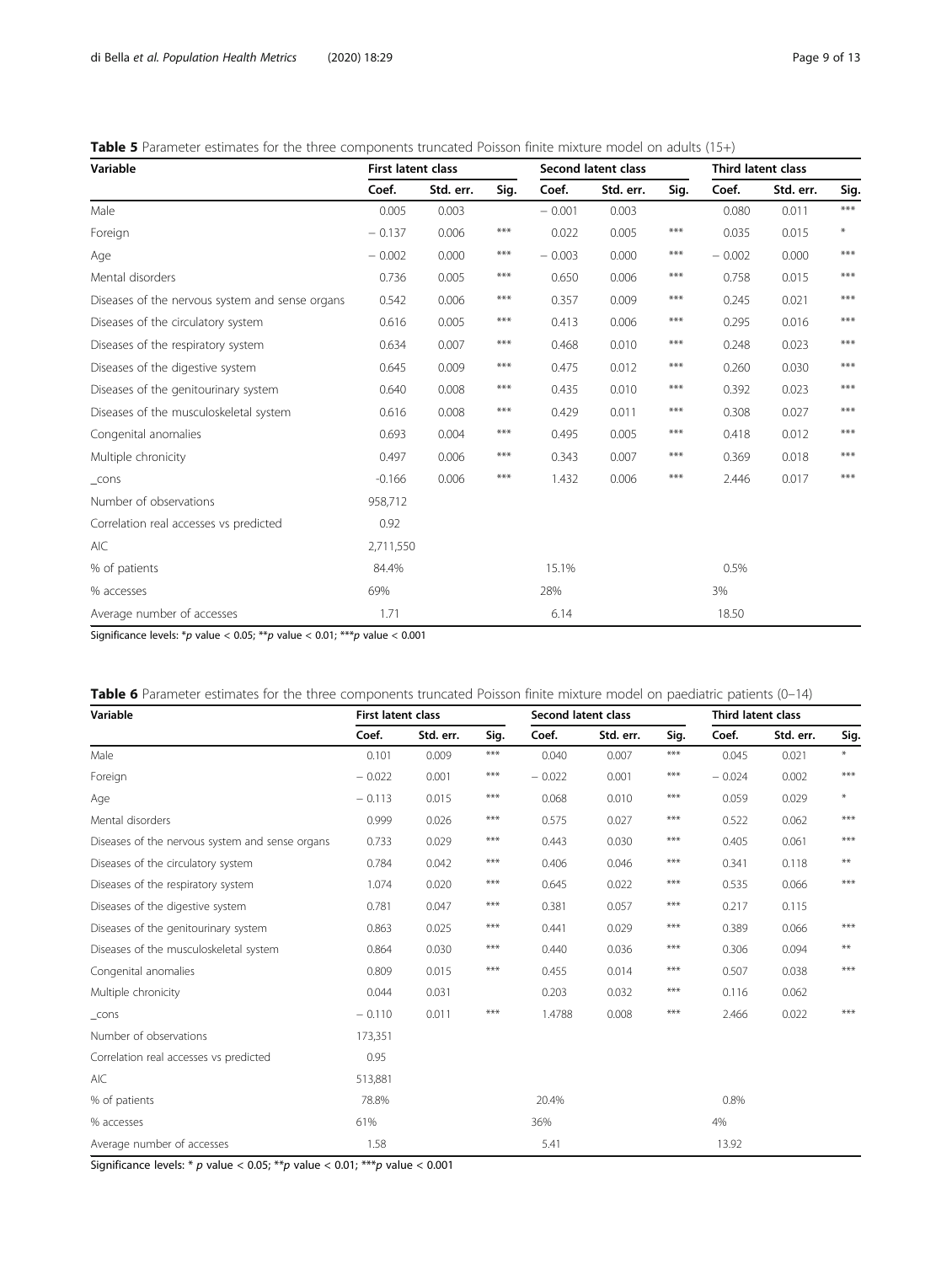<span id="page-9-0"></span>

| Table 7 Parameter estimates for the three component truncated Poisson finite mixture model on older patients (65+) |  |
|--------------------------------------------------------------------------------------------------------------------|--|
|--------------------------------------------------------------------------------------------------------------------|--|

| Variable                                        | <b>First latent class</b> |           |       | Second latent class |           |        | <b>Third latent class</b> |           |        |
|-------------------------------------------------|---------------------------|-----------|-------|---------------------|-----------|--------|---------------------------|-----------|--------|
|                                                 | Coef.                     | Std. err. | Sig.  | Coef.               | Std. err. | Sig.   | Coef.                     | Std. err. | Sig.   |
| Male                                            | 0.044                     | 0.005     | $***$ | 0.075               | 0.006     | $***$  | 0.145                     | 0.020     | ***    |
| Foreign                                         | $-0.772$                  | 0.030     | $***$ | $-0.252$            | 0.021     | ***    | 0.216                     | 0.072     | **     |
| Age                                             | 0.005                     | 0.000     | $***$ | 0.001               | 0.000     | $\ast$ | 0.002                     | 0.001     |        |
| Mental disorders                                | 0.616                     | 0.008     | ***   | 0.555               | 0.012     | $***$  | 0.672                     | 0.033     | ***    |
| Diseases of the nervous system and sense organs | 0.458                     | 0.009     | $***$ | 0.312               | 0.015     | $***$  | 0.251                     | 0.045     | $***$  |
| Diseases of the circulatory system              | 0.591                     | 0.006     | $***$ | 0.400               | 0.007     | ***    | 0.282                     | 0.027     | ***    |
| Diseases of the respiratory system              | 0.562                     | 0.009     | $***$ | 0.440               | 0.013     | $***$  | 0.261                     | 0.044     | ***    |
| Diseases of the digestive system                | 0.601                     | 0.013     | $***$ | 0.481               | 0.020     | ***    | 0.319                     | 0.091     | $***$  |
| Diseases of the genitourinary system            | 0.467                     | 0.013     | $***$ | 0.297               | 0.019     | $***$  | 0.140                     | 0.058     | $\ast$ |
| Diseases of the musculoskeletal system          | 0.547                     | 0.011     | ***   | 0.415               | 0.015     | $***$  | 0.416                     | 0.046     | ***    |
| Congenital anomalies                            | 0.631                     | 0.006     | $***$ | 0.482               | 0.008     | ***    | 0.514                     | 0.025     | ***    |
| Multiple chronicity                             | 0.521                     | 0.009     | $***$ | 0.317               | 0.011     | ***    | 0.269                     | 0.036     | ***    |
| $_{\text{-} \text{cons}}$                       | $-0.557$                  | 0.023     | $***$ | 1.180               | 0.031     | $***$  | 2.124                     | 0.113     | ***    |
| Number of observations                          | 328,901                   |           |       |                     |           |        |                           |           |        |
| Correlation real accesses vs predicted          | 0.91                      |           |       |                     |           |        |                           |           |        |
| AIC                                             | 958,152                   |           |       |                     |           |        |                           |           |        |
| % of patients                                   | 89.6%                     |           |       | 10.1%               |           |        | 0.3%                      |           |        |
| % accesses                                      | 71%                       |           |       | 27%                 |           |        | 2%                        |           |        |
| Average number of accesses                      | 1.84                      |           |       | 6.27                |           |        | 18.32                     |           |        |

Significance levels: \*p value < 0.05; \*\*p value < 0.01; \*\*\*p value < 0.001

Our investigation, by a positive approach, highlights the main determinants of frequent use and identifies those categories of people more likely to be frequent users. For instance, it is interesting to notice that, from a quantitative point of view, the category of "intermediate users" is very relevant in terms of impact on the total number of accesses: they contribute to roughly 30% of accesses among adults. Consequently, a more in-depth analysis of people belonging to this category can lead to a significant reduction in their number of accesses with a connected reduction in waiting times and overcrowding. Switching from a positive to a normative perspective, our study makes at the policy-maker disposal useful and informative tools to implement effective policies suitable for better management of patient flow.

By our empirical analysis, the policy-maker could target specific policies aiming at reducing the inappropriate use of EDs. One aspect that is pointed out by the analysis is the fact that foreign adult individuals tend to use more often EDs. This is probably due to the poor knowledge of the alternative services available for primary care (e.g. general practitioner) or to objective difficulties in accessing to other local health services (to which sometimes they have no right to access because of their condition, such as, for instance, their residence permit). This issue may be mitigated through informative campaigns addressed to them or by available territorial health services to which they can be admitted. In general, according to Cho et al. [[9\]](#page-11-0) improving health literacy may lead to progress in the health status and,

**Table 8** Posterior estimations of the prevalence of specific characteristics

| Variabile                | <b>Adult patients</b><br>$(15+)$ |                     |                     | Paediatric patients<br>$(0-14)$ |                     |                     | Older patients<br>$(65+)$ |                     |                     |
|--------------------------|----------------------------------|---------------------|---------------------|---------------------------------|---------------------|---------------------|---------------------------|---------------------|---------------------|
|                          | 1st latent<br>class              | 2nd latent<br>class | 3rd latent<br>class | 1st latent<br>class             | 2nd latent<br>class | 3rd latent<br>class | 1st latent<br>class       | 2nd latent<br>class | 3rd latent<br>class |
| % Multiple<br>chronicity | 4.2                              | 7.0                 | 13.8                | 0.5                             | 1.1                 | 2.5                 | 7.3                       | 10.2                | 18.9                |
| % Foreign                | 11.9                             | 13.0                | 14.7                | 11.4                            | 13.4                | 13.6                | 2.3                       | 2.0                 | 2.2                 |
| % Non-urgent<br>accesses | 72.4                             | 73.9                | 75.8                | 90.7                            | 91.2                | 91.5                | 56.5                      | 58.6                | 67.7                |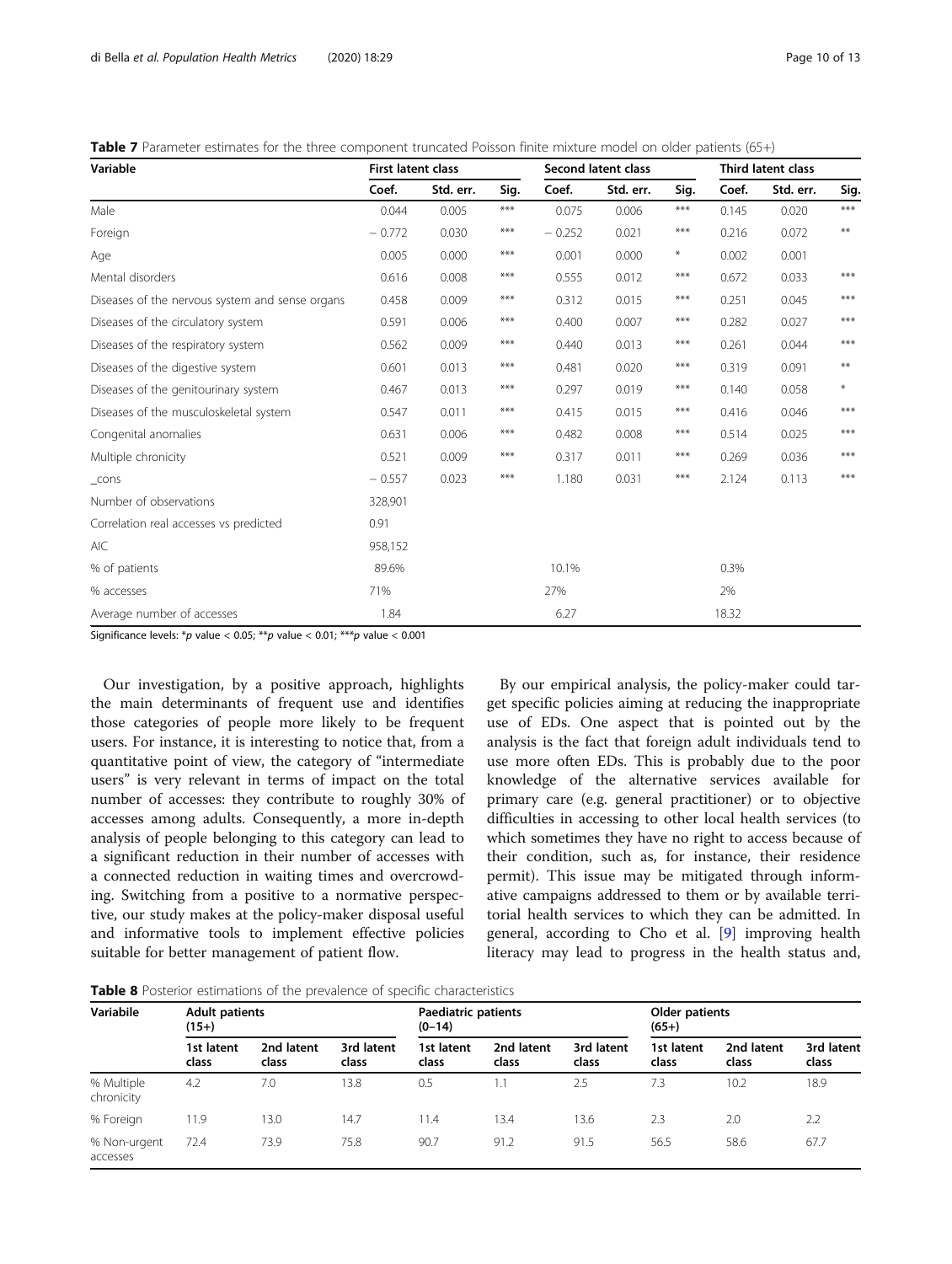|                 |                     | Non-FU | One-shot FU | Multiple semester FU | <b>Total</b> |
|-----------------|---------------------|--------|-------------|----------------------|--------------|
| $15+$<br>$0-14$ | First latent class  | 95.31  | 4.39        | 0.29                 | 100          |
|                 | Second latent class | 46.63  | 43.90       | 9.47                 | 100          |
|                 | Third latent class  | 1.05   | 19.88       | 79.06                | 100          |
|                 | First latent class  | 97.65  | 2.31        | 0.04                 | 100          |
|                 | Second latent class | 59.72  | 35.56       | 4.72                 | 100          |
|                 | Third latent class  | 2.85   | 25.97       | 71.18                | 100          |
| $65+$           | First latent class  | 93.51  | 6.04        | 0.44                 | 100          |
|                 | Second latent class | 43.66  | 45.54       | 10.81                | 100          |
|                 | Third latent class  | 0.73   | 18.09       | 81.17                | 100          |

<span id="page-10-0"></span>Table 9 Matching between the two classifications (i.e. latent classes and frequent users categories) measured as the percentage of patients belonging to each latent classes located in the different frequent users' categories

consequently, to a reduction in hospital and emergency room use also among elderly patients. Another point that is highlighted by our investigation is the crucial role played by chronic conditions in affecting ED use: despite the medical need that brings chronic patients to visit EDs, the suggested analysis can help in the identification of clinical pathways (specific for specific pathologies) that can help patients to reduce their need for emergency services by increasing the effectiveness of treatments. Indeed, an inappropriate or incomplete treatment of chronic patients may lead to a fast deterioration of patients' clinical condition, boosting their need for emergency services. It is highly recognized that the treatment of chronic patients should pass through a holistic approach that puts at the centre the single patient [\[42](#page-12-0)]: compliance to therapy, prevention and healty lifestyles are indeed crucial allies in the fight against several chronic conditions (e.g. diabetes, cardiovascular diseases). Therefore, general practioners can become foundamental vehicle of health, especially for older and multi-chronic patients. The strengthening of community care and primary care services (e.g. extending primary care opening hours) can help in the reduction of the use of EDs and hospitals [[23](#page-11-0), [26,](#page-11-0) [40](#page-12-0)]. Across EU, admissions connected to diabetes, hypertension, heart failure chronic obstructive pulmonary disease/bronchiectasis and asthma absorbed 37 million bed days in 2015, and most of them are estimated to be potentially avoidable through better prevention and disease management [[31](#page-11-0)].

Coming back to our findings, from a policy perspective, general practitioners can become precious agents in reducing excessive use of EDs. Indeed, more than 200, 000 accesses are attributable to multiple semesters frequent users; more than 139,000 of these accesses are recorded after the first semester of frequent use. This means that proper warning systems can be implemented to help general practitioners in the identification of potential multiple semesters frequent users to adopt suitable policies aimed at preventing their future ED use. Such a warning system may suggest that general practitioners contact their patients to understand why they are over-accessing EDs and act accordingly. The proposal of "meeting people's needs outside of the hospital" [[31\]](#page-11-0) has been already accepted by some coutries developing specific services (e.g. call centres or home care services) for people recently discharged or at high risk of hospital (re-)admission [\[31\]](#page-11-0). Developing a tool that allows preventing the frequent use of EDs may reduce overcrowding, admissions and healthcare costs and improve the patients' health status.

#### Conclusions

The primary purpose of this paper was to model the utilisation of EDs in the oldest region in Europe (Liguria) to detect its most relevant determinants among clinical and socio-demographic drivers and to have new clues on the evolution of medical emergency needs around Europe. The analysis, carried on by using administrative data over 4 years, clearly shows the role played by frequent users: a small number of people determines a vast number of accesses to EDs. The finite mixture approach used allows classifying patients in three latent classes of users for different age groups (15+; 0–14; 65+) identifying the impact of different risk factors. The two approaches used in the identification of classes of users turn out to be very consistent and this suggest that most of the observations are correctly classified also following the descriptive approach. Both the finite mixture model and the descriptive analysis allow to identify potential risk factors predictive of disproportional use of ED; this information tool can be used by policy-makers to anticipate the needs of specific categories of patients and to prevent them from accessing EDs using instead alternative healthcare services.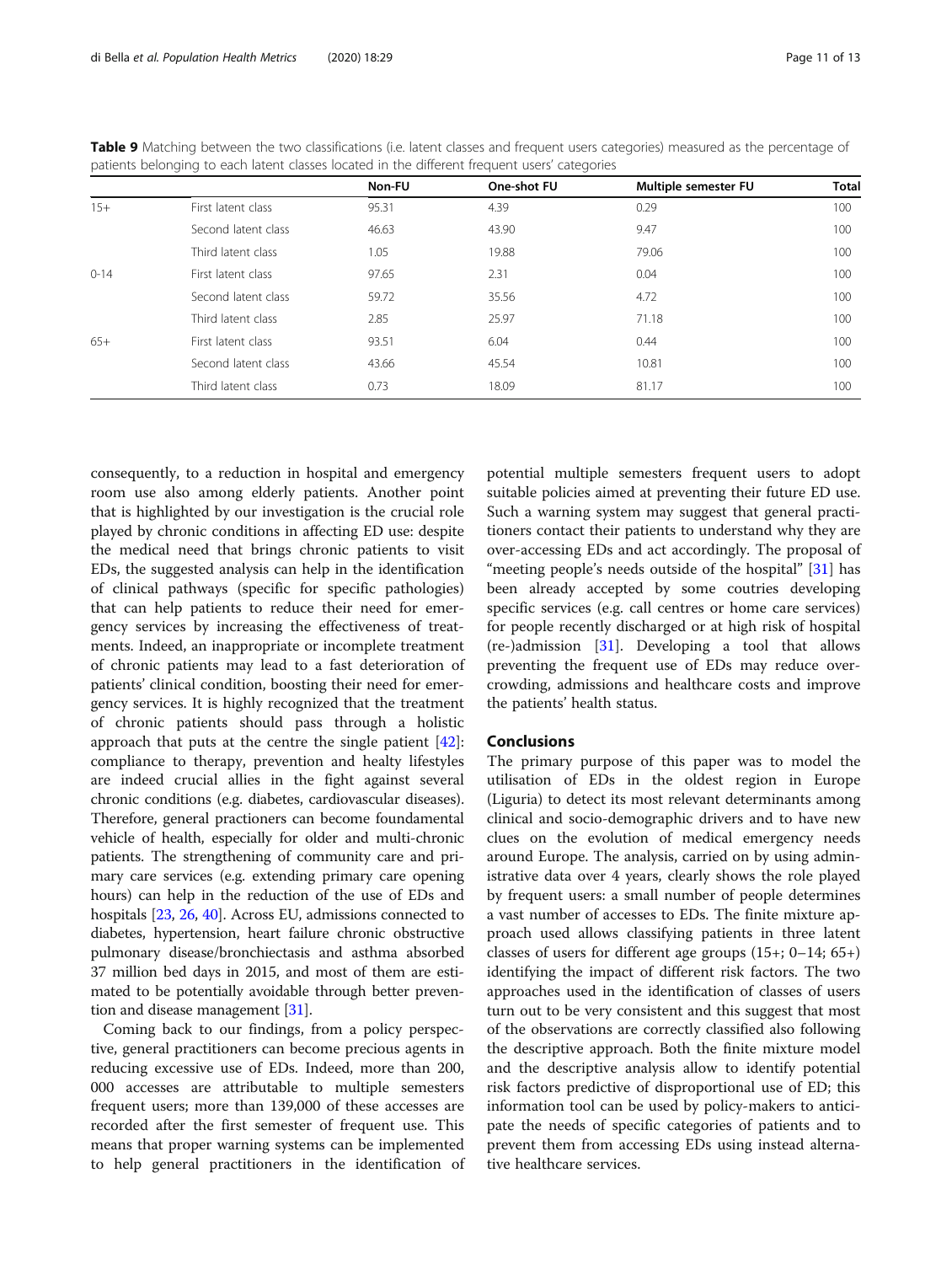#### <span id="page-11-0"></span>Abbreviations

AIC: Akaike's Information Criterion; BIC: Bayesian Information Criterion; CCI: Chronic condition indicator; ED: Emergency department; FU: Frequent user; FMM: Finite mixture model; NCHS: National Center for Health Statistics

Acknowledgements

We wish to thank A.Li.Sa (Azienda Sanitaria Regione Liguria) for their invaluable cooperation in providing the data.

#### Authors' contributions

Although all authors contributed to the conception of the study, the design of the study, and writing of the manuscript, EdB, LL and MM can be identified as the guarantors for the overall content and interpretation of the results. LL, MM and LG are mainly responsible for the Background and Discussion sections, and EdB and LP are mainly responsible for the data analysis. WL and RZ are the providers of the data used for the analysis. All authors read and approved the final manuscript.

#### Funding

Not applicable

#### Availability of data and materials

The datasets that support the findings of this study are available from Regione Liguria, but restrictions apply to the availability of these data, which were used under license for the current study, and so are not publicly available.

#### Ethics approval and consent to participate

The study was carried out as part of routine checks conducted in the ED of Ligurian hospitals, and so ethical approval was not required. As is the case with all studies conducted in the hospital environment, the management of the hospital approved the study protocol. The management is responsible for ensuring the ethical aspects of all hospital activities.

#### Consent for publication

On entering the hospitals, all patients signed an informed consent form regarding treatment in the hospital.

#### Competing interests

The authors declare that they have no competing interests.

#### Author details

<sup>1</sup>Department of Political Sciences, University of Genoa, Piazzale E. Brignole, 3A, 16124 Genoa, Italy. <sup>2</sup>Department of Economics and Business Studies, University of Genoa, Via Vivaldi 5, 16126 Genoa, Italy. <sup>3</sup>A.Li.Sa, Regione Liguria, Piazza della Vittoria, 15, 16121 Genoa, Italy.

#### Received: 23 May 2019 Accepted: 5 October 2020 Published online: 09 November 2020

#### References

- 1. Akenroye AT, Thurm CW, Neuman MI, Alpern ER, Srivastava G, Spencer SP, et al. Prevalence and predictors of return visits to pediatric emergency departments. J Hosp Med. 2014;912:779–87.
- 2. Andrén KG, Rosenqvist U. Heavy users of an emergency department—a two year follow-up study. Soc Sci Med. 1987;257:825–31.
- 3. Bago d'Uva T. Latent class models for utilisation of health care. Health Econ. 2006;154:329–43.
- 4. Blank FS, Li H, Henneman PL, Smithline HA, Santoro JS, Provost D, et al. A descriptive study of heavy emergency department users at an academic emergency department reveals heavy ED users have better access to care than average users. J Emerg Nurs. 2005;312:139–44.
- 5. Brännäs K, Rosenqvist G. Semiparametric estimation of heterogeneous count data models. Eur J Oper Res. 1994;762:247–58.
- 6. Brennan P, Perola M, van Ommen GJ, Riboli E. European cohort ConsortiumChronic disease research in Europe and the need for integrated population cohorts. Eur J Epidemiol. 2017;32(9):741–9.
- 7. Busse R, Blümel M.Tackling chronic disease in Europe: strategies, interventions and challenges. (No. 20). WHO Regional Office Europe. 2010.
- 8. Cervellin G, Comelli I, Sartori E, Lippi G. A four-year survey on unexpected pregnancy diagnoses in a large urban emergency department in Parma, Italy. Int J Gynecol Obstet. 2014;1271:51–4.
- 9. Cho YI, Lee SYD, Arozullah AM, Crittenden KS. Effects of health literacy on health status and health service utilization amongst the elderly. Soc Sci Med. 2008;668:1809–16.
- 10. Cremonesi P, di Bella E, Montefiori M, Persico L. The robustness and effectiveness of the triage system at times of overcrowding and the extra costs due to inappropriate use of emergency departments. Appl Health Econ Health Policy. 2015;135:507–14.
- 11. Deb P, Holmes AM. Estimates of use and costs of behavioural health care: a comparison of standard and finite mixture models. Health Econ. 2000;96: 475–89.
- 12. Deb P, Trivedi PK. Demand for medical care by the elderly: a finite mixture approach. J Appl Econ. 1997;123:313–36.
- 13. Deb P, Trivedi PK. The structure of demand for health care: latent class versus two-part models. J Health Econ. 2002;214:601–25.
- 14. Doupe MB, Palatnick W, Day S, Chateau D, Soodeen RA, Burchill C, et al. Frequent users of emergency departments: developing standard definitions and defining prominent risk factors. Ann Emerg Med. 2012;601:24–32.
- 15. Eum Y, Yoo E, Bowen E. Socioeconomic determinants of pediatric asthma emergency department visits under regional economic development in western New York. Soc Sci Med. 2019:133–44.
- 16. Franco SM, Mitchell CK, Buzon RM. Primary care physician access and gatekeeping: a key to reducing emergency department use. Clin Pediatr. 1997;362:63–8.
- 17. Fuda KK, Immekus R. Frequent users of Massachusetts emergency departments: a statewide analysi. Ann Emerg Med. 2006;481:9–16.
- 18. Gerdtham UG. Equity in health care utilization: further tests based on hurdle models and Swedish micro data. Health Econ. 1997;63:303–19.
- 19. Grossman M. On the concept of health capital and the demand for health. J Polit Econ. 1972;802:223–55.
- 20. Hoot NR, Aronsky D. Systematic review of emergency department crowding: causes, effects, and solutions. Ann Emerg Med. 2008;522:126–36.
- 21. Jiménez-Martín S, Labeaga JM, Martínez-Granado M. Latent class versus two-part models in the demand for physician services across the European Union. Health Econ. 2002;114:301–21.
- 22. LaCalle E, Rabin E. Frequent users of emergency departments: the myths, the data, and the policy implications. Ann Emerg Med. 2010;561:42–8.
- 23. Lee A, Lau FL, Hazlett CB, Kam CW, Wong P, Wong TW, et al. Factors associated with non-urgent utilization of Accident and Emergency services: a case-control study in Hong Kong. Soc Sci Med. 2000;517:1075–85.
- 24. Leporatti, L., Ameri, M., Trinchero, C., Orcamo, P., & Montefiori, M. (2016). Targeting frequent users of emergency departments: Prominent risk factors and policy implications. Health Policy, 120(5), 462–470.
- 25. Lourenço OD, Ferreira PL. Utilization of public health centres in Portugal: effect of time costs and other determinants finite mixture models applied to truncated samples. Health Econ. 2005;149:939–53.
- 26. Lowe RA, Localio AR, Schwarz DF, Williams S, Tuton LW, Maroney S, et al. Association between primary care practice characteristics and emergency department use in a Medicaid managed care organization. Med Care. 2005: 792–800.
- 27. Lucas RH, Sanford SM. An analysis of frequent users of emergency care at an urban university hospital. Ann Emerg Med. 1998;325:563–8.
- 28. Montefiori M, di Bella E. Leporatti, L, & Petralia, P robustness and effectiveness of the triage system in the pediatric context. Appl Health Econ Health Policy. 2017;156:795–803.
- 29. Moskop JC, Sklar DP, Geiderman JM, Schears RM, Bookman KJ. Emergency department crowding, part 1—concept, causes, and moral consequences. Ann Emerg Med. 2009;535:605–11.
- 30. Neuman MI, Alpern ER, Hall M, Kharbanda AB, Shah SS, Freedman SB, and Berry JG Characteristics of recurrent utilization in pediatric emergency departments. Pediatrics 2014.
- 31. OECD Health at a Glance: Europe 2018: State of Health in the EU Cycle, OECD Publishing, 2018, Paris. https://doi.org/[https://doi.org/10.1787/health\\_](https://doi.org/10.1787/health_glance_eur-2018-en) [glance\\_eur-2018-en](https://doi.org/10.1787/health_glance_eur-2018-en).
- 32. OECD Health at a Glance 2019: OECD Indicators, OECD Publishing, Paris, 2019, https://doi.org/<https://doi.org/10.1787/4dd50c09-en>.
- 33. Perrin EC, Newacheck P, Pless IB, Drotar D, Gortmaker SL, Leventhal J, Perrin JM, Stein RE, Walker DK, Weitzman M. Issues involved in the definition and classification of chronic health conditions, Pediatrics, 1993,91, no. 4:787-793.